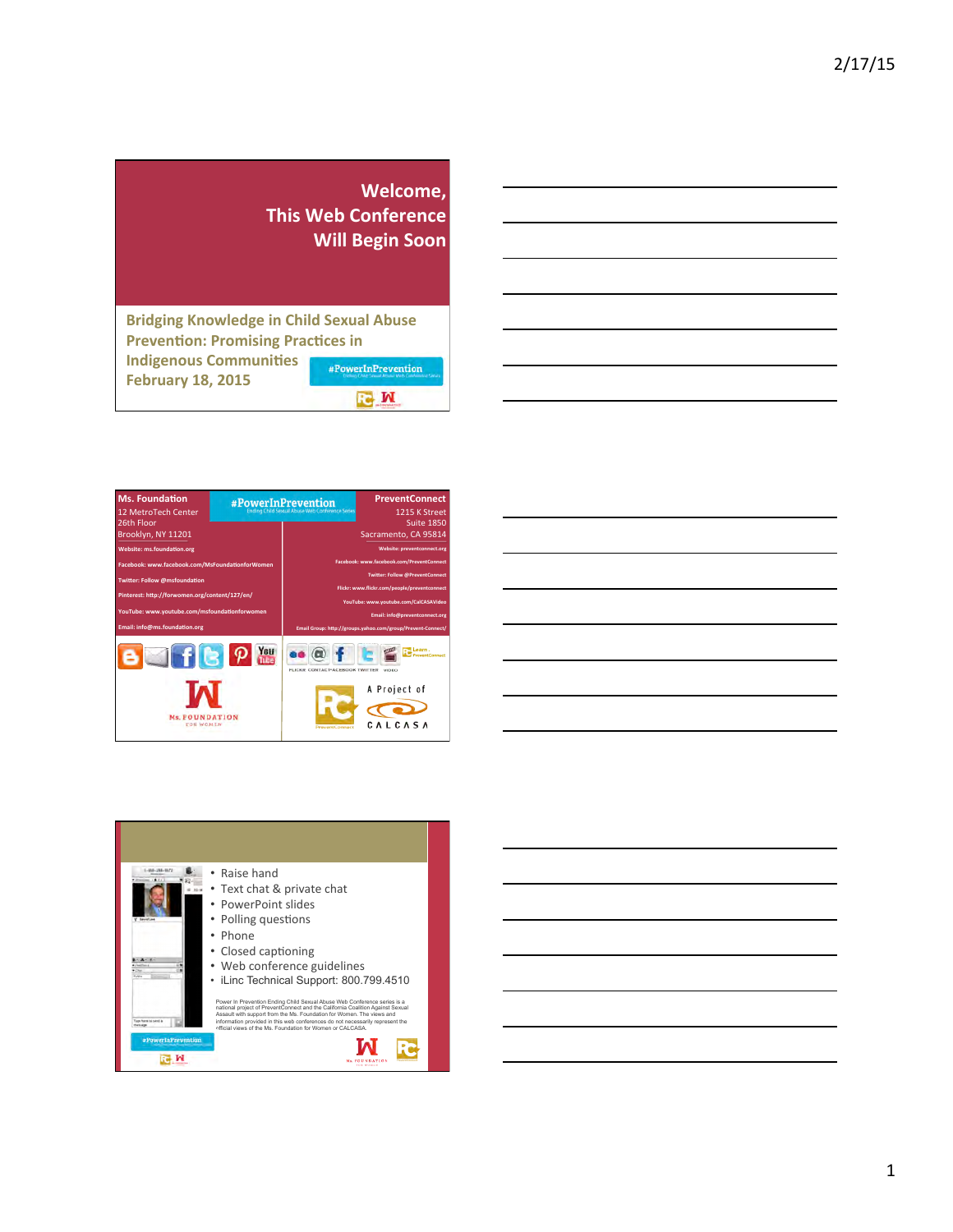









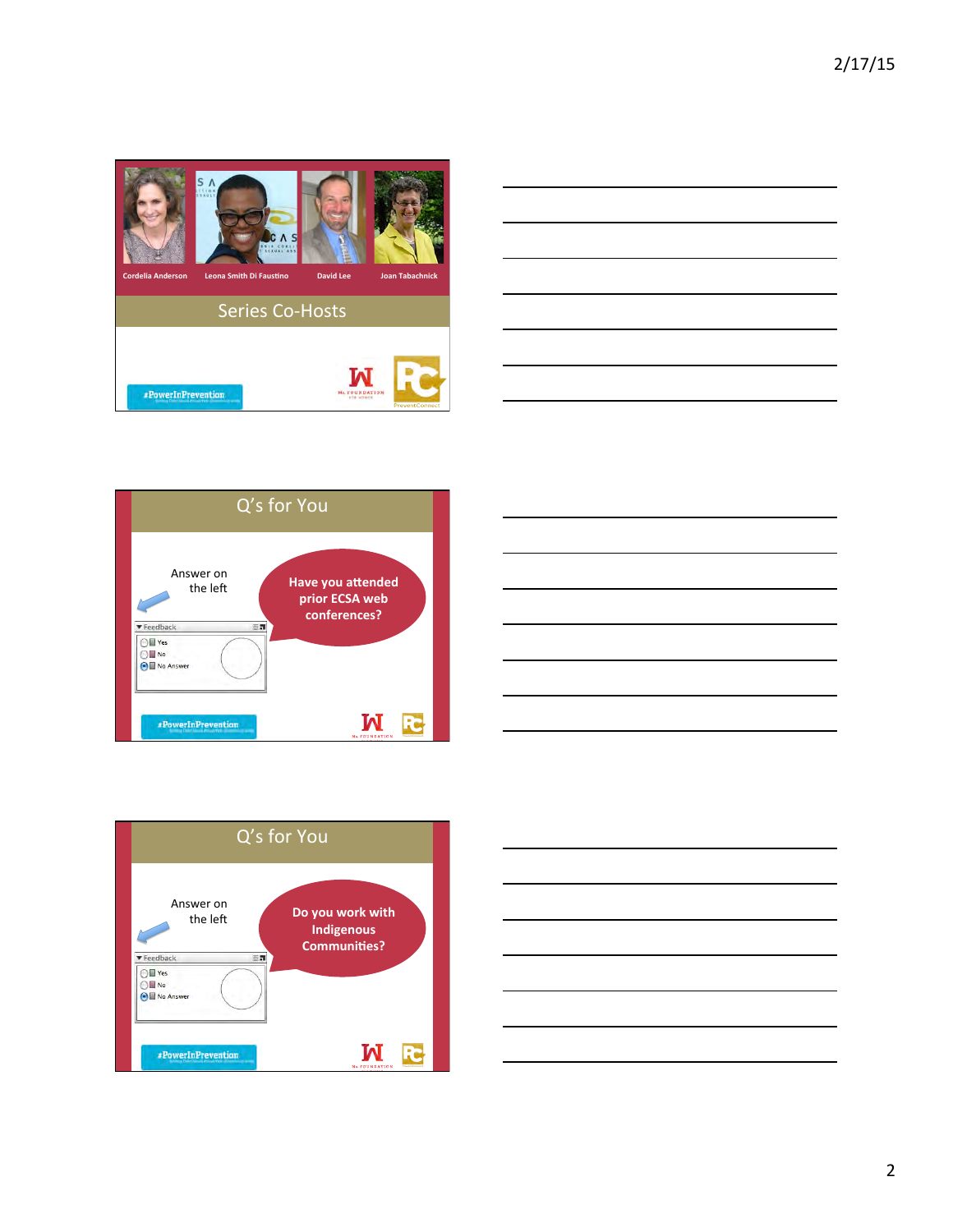



## Learning Objectives

- Describe child sexual abuse and prevention dynamics within indigenous communities
- Name three key elements about culturally specific programming
- Identify key strategies and promising practices

 ${\small \#PowerInPrevention}$ 



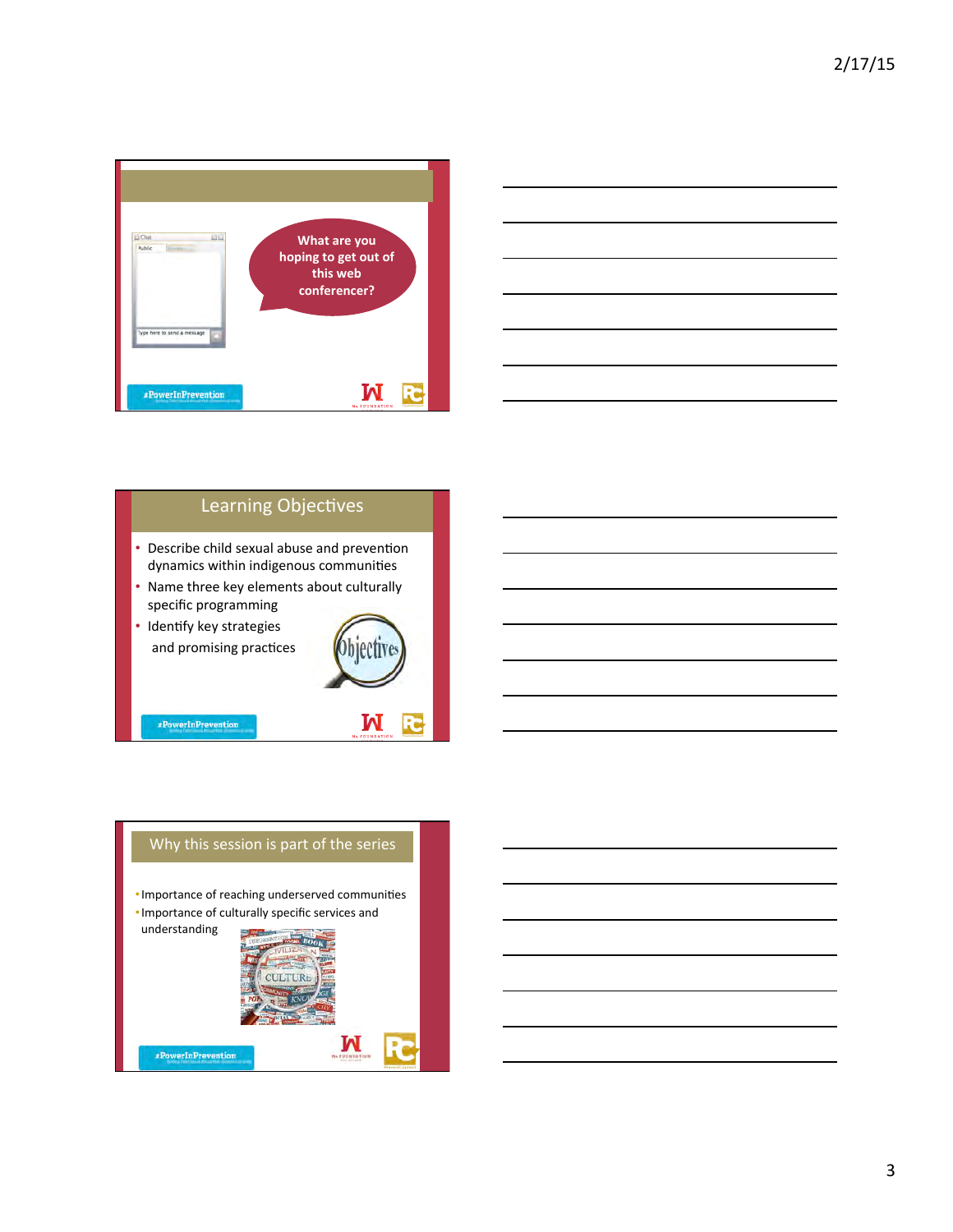## Aboriginal Justice

• "There is no such thing as a dispensable person anywhere in this *country.* We must quit treating them as such."

-- Chief David Keenan, Teslin Tlingit people





M

**R** 

## **The Community Holistic Circle Healing (CHCH) project**

Hollow Waters - 10 Year

#PowerInPrevention



Evaluation

- Only 2 clients (2%) reoffended over 10 years
- "An impressively low recidivism rate that remains unmatched in the justice system." Solicitor General



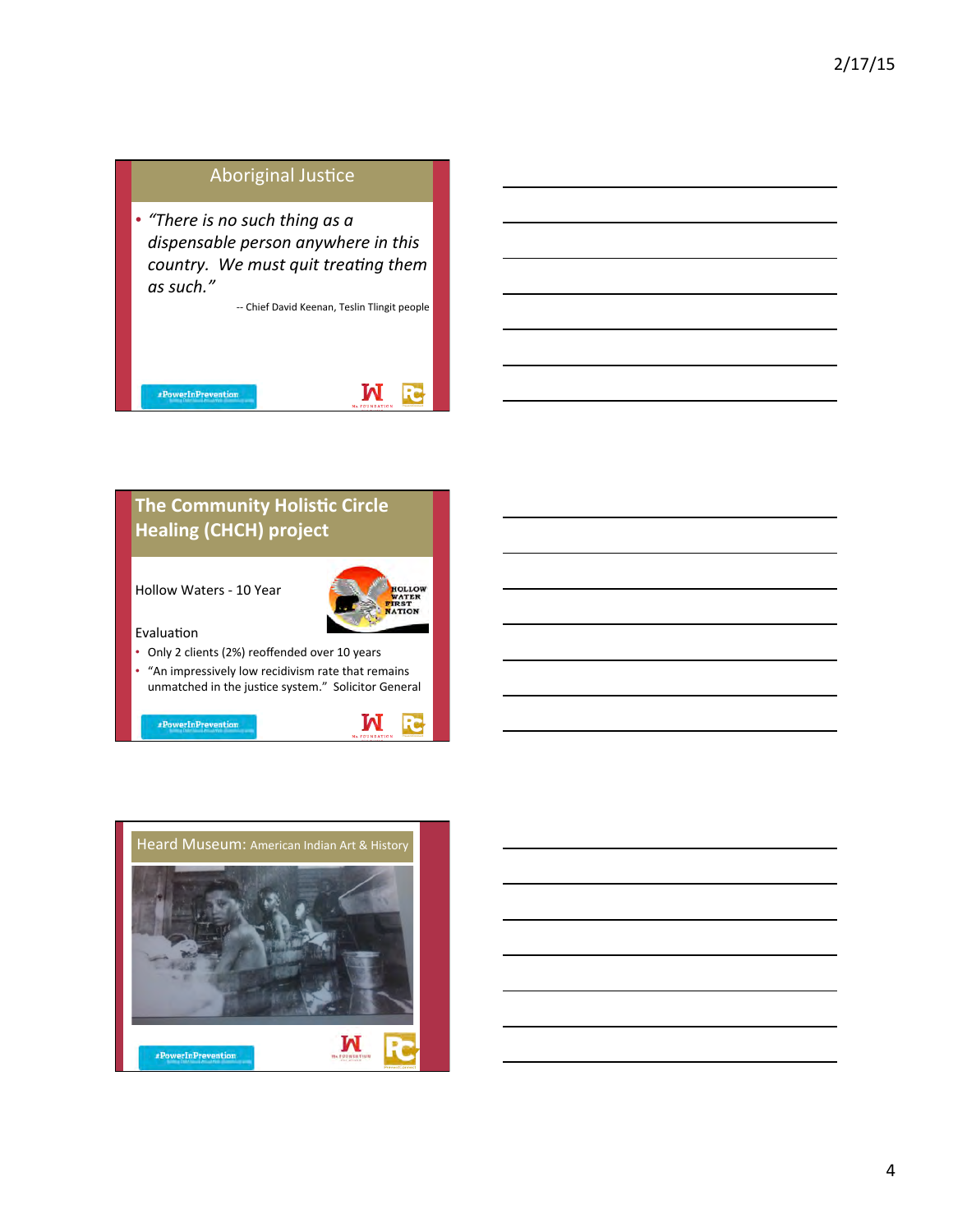



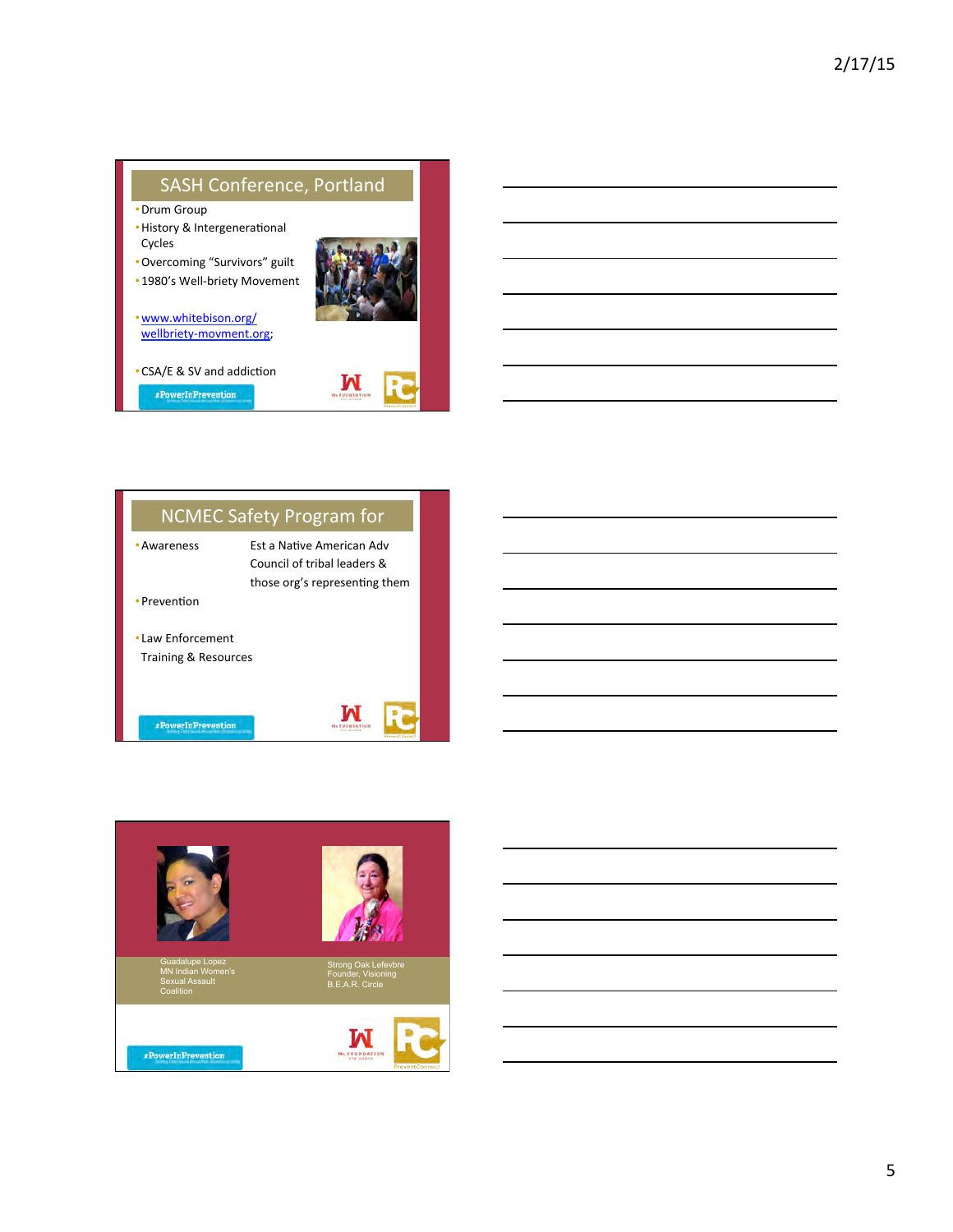







6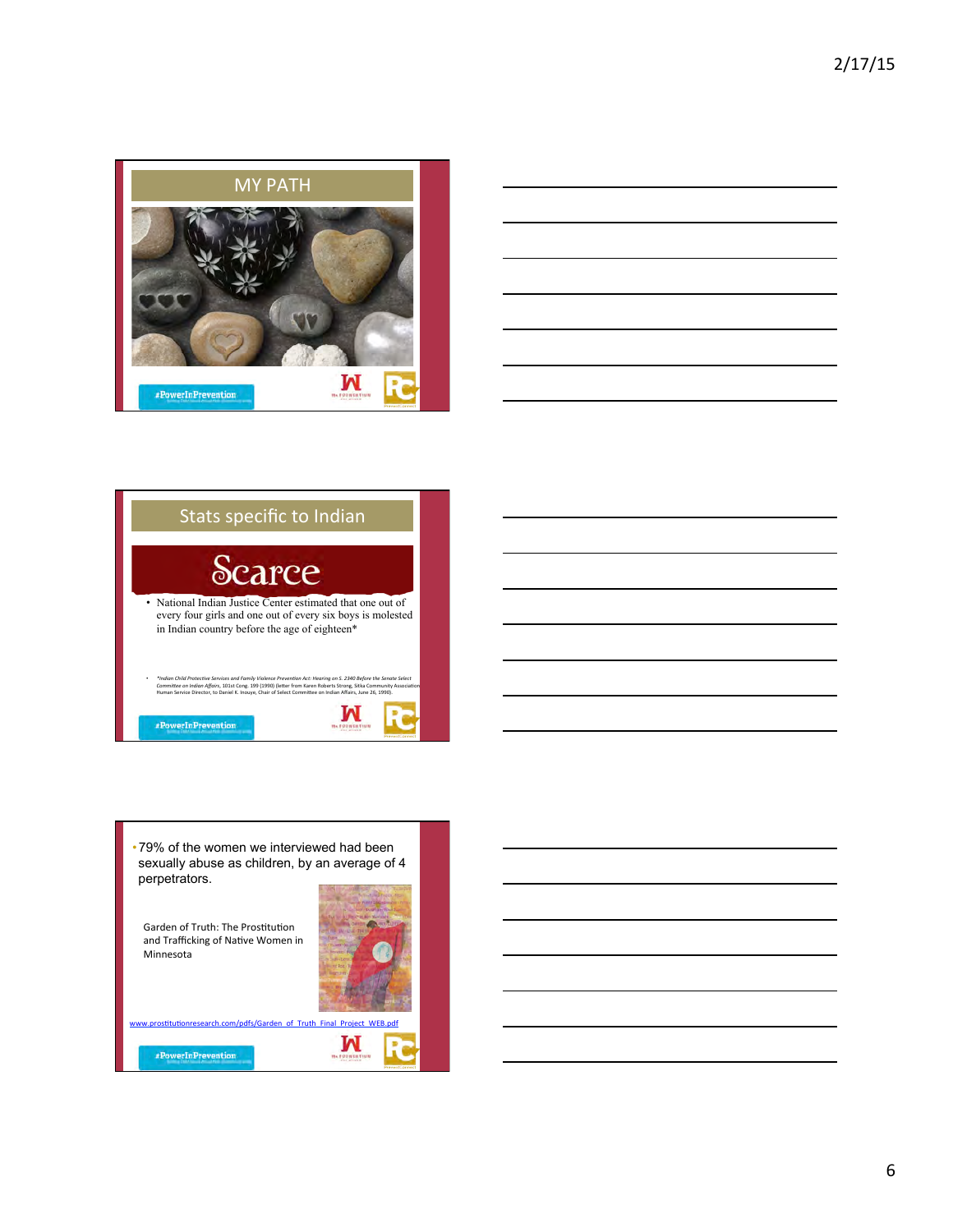"There are a whole lot of historical factors that have played a part in our being where we are today, and I think that to even to begin to understand our contemporary issues and contemporary problems, you have to understand a little bit about that history."

- Wilma Mankiller

#PowerInPrevention



Federal, state, tribal, and local systems (the criminal justice system/ law enforcement, schools, the child welfare system, etc.) were not designed to respond to children in ways that were significantly helpful.



 $\mathbf{M}$ 



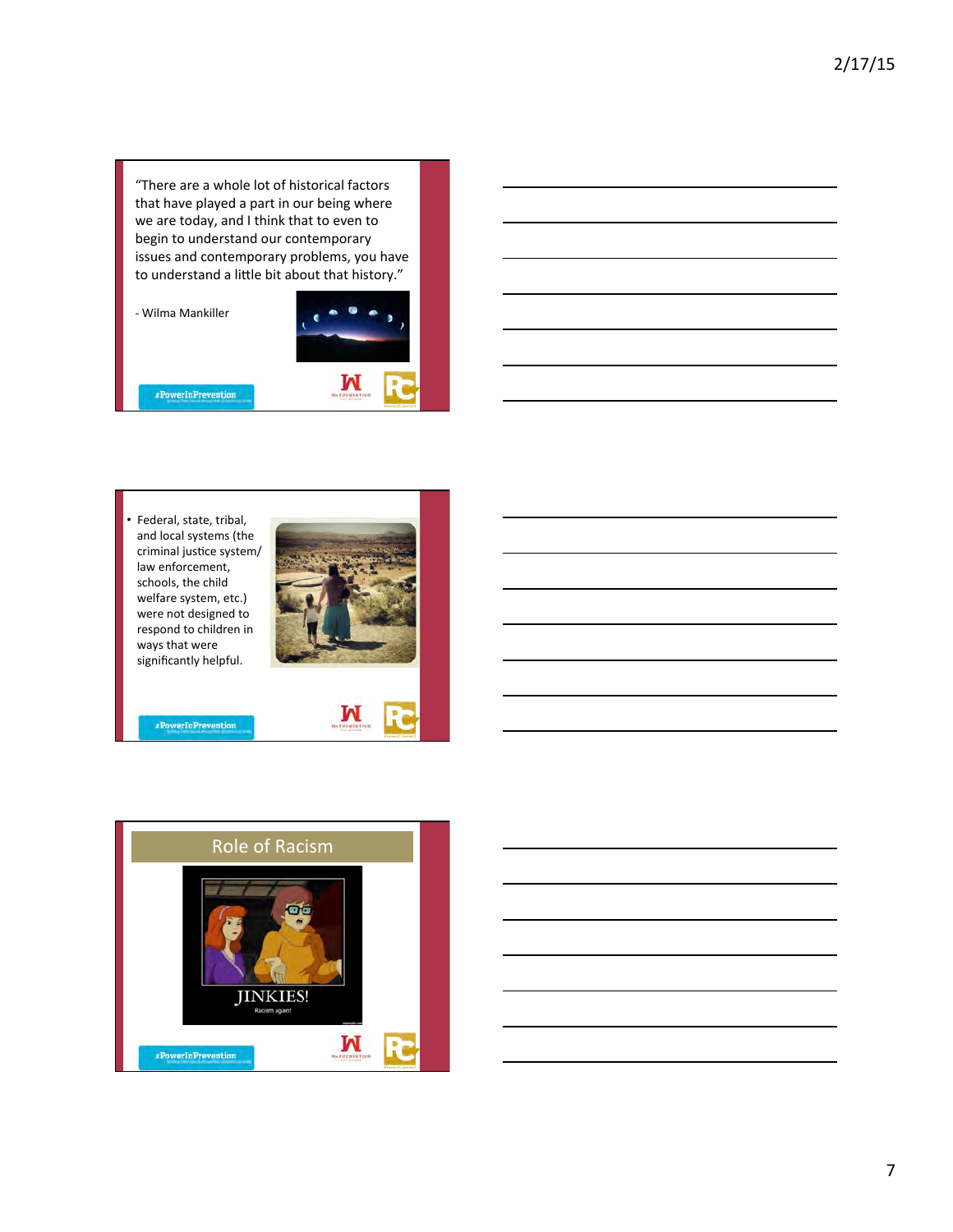



## Prevention

• As community members we must ask the questions:

- Who is doing this to children? • Why are they doing this to
- children?
- Who is going to hold them accountable?
- Whose responsibility is it to hold them accountable?
- What does accountability look like?

 ${\scriptstyle \#PowerInPrevention}$ 



Everyone deserves the right to live violence free! 

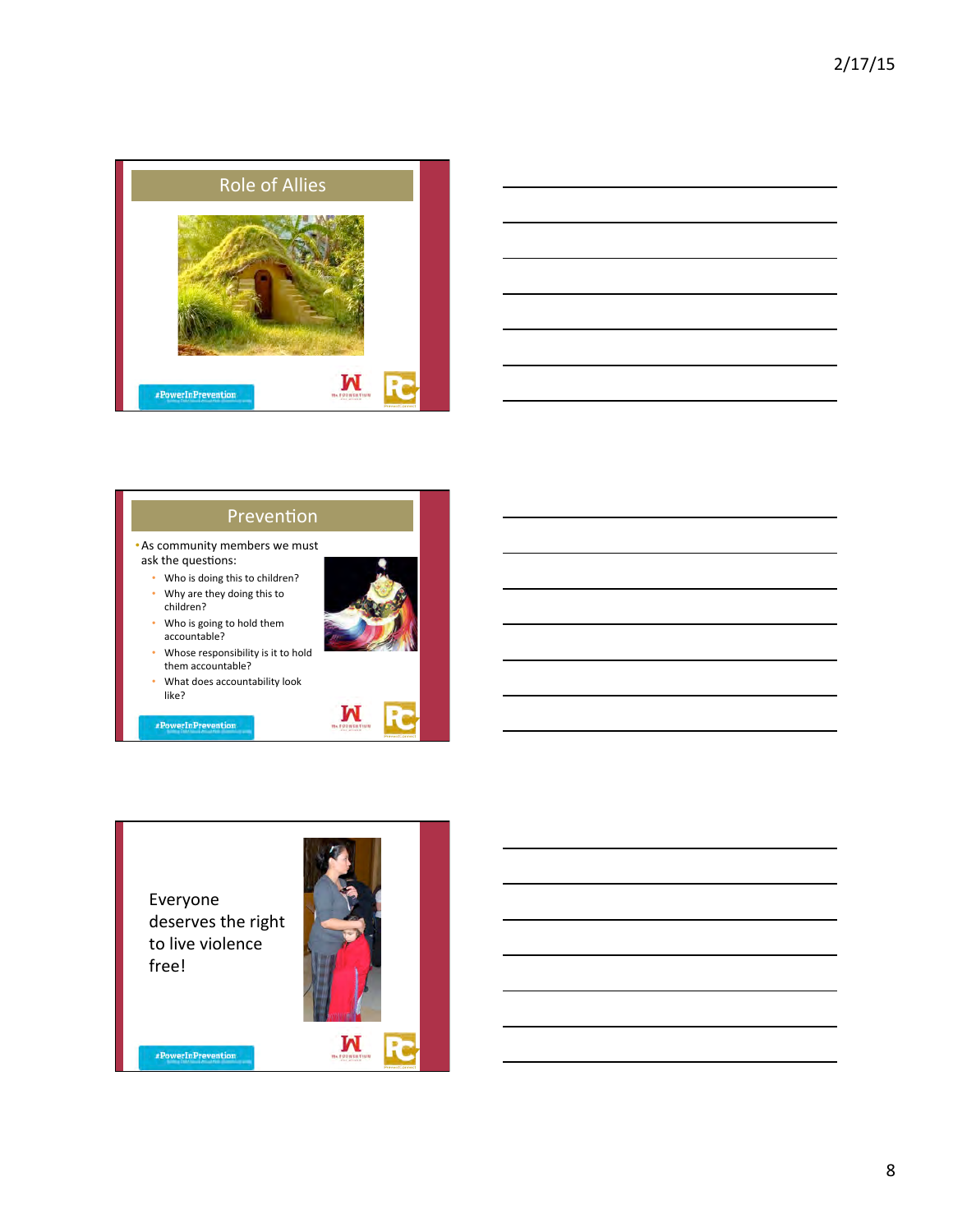







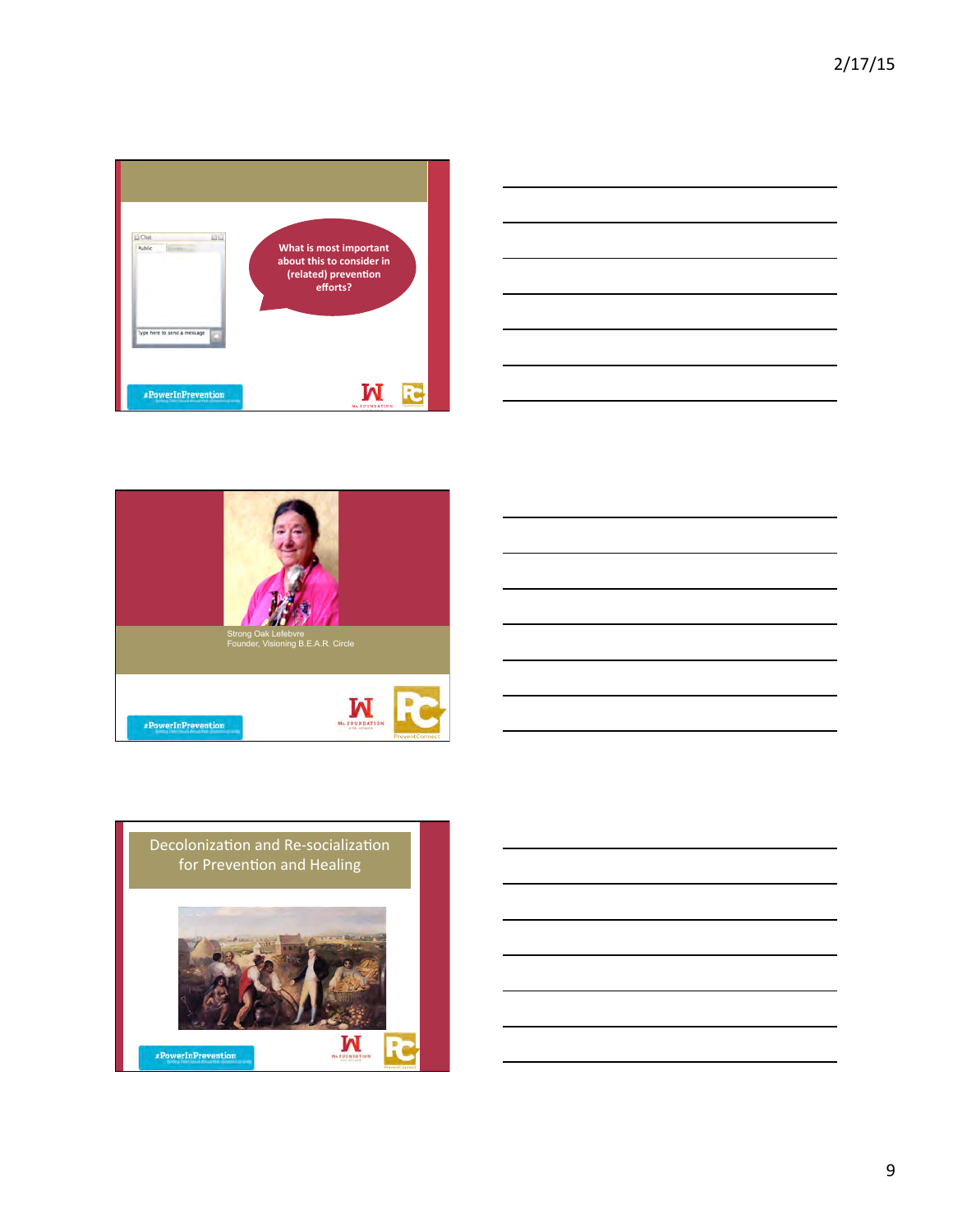







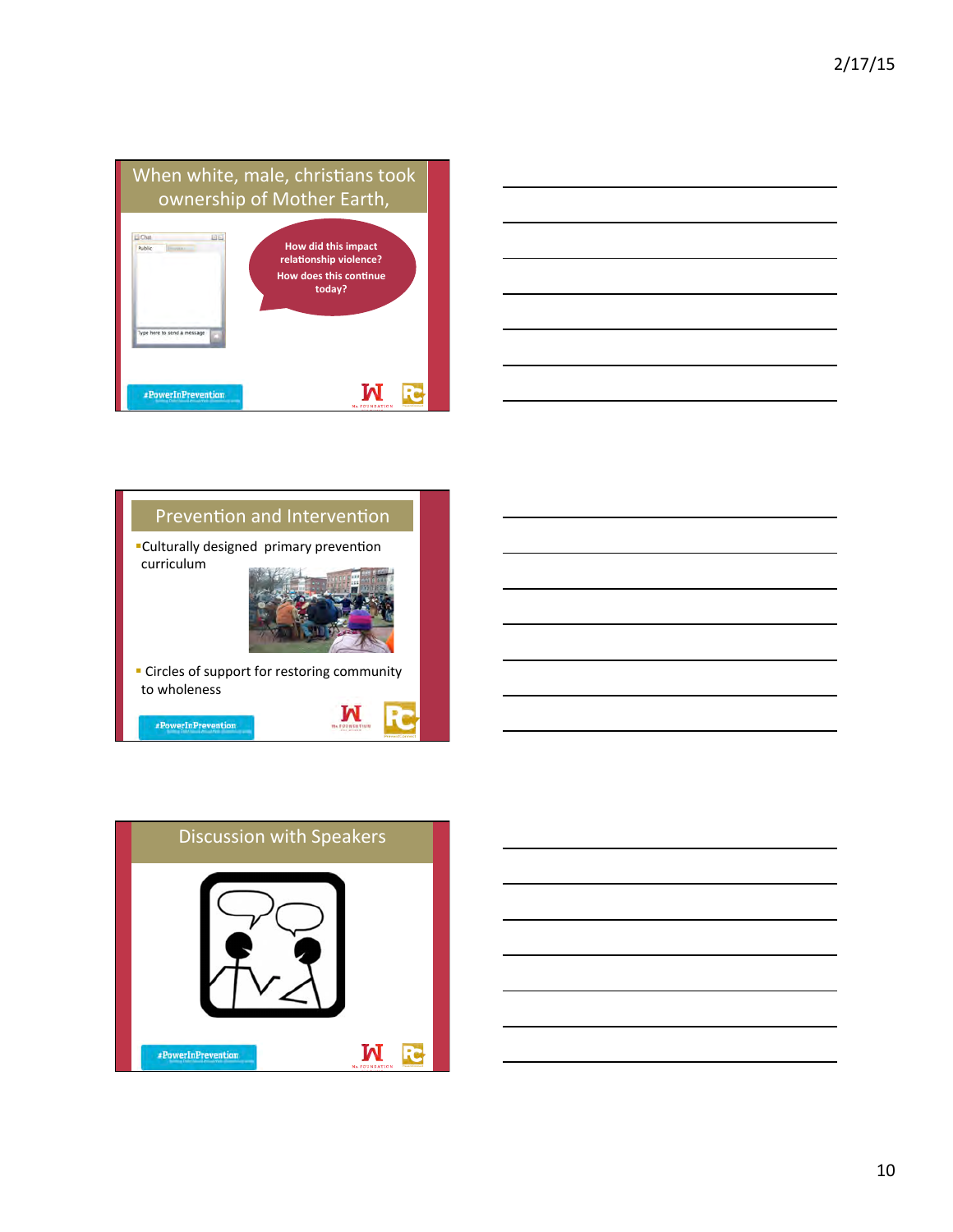